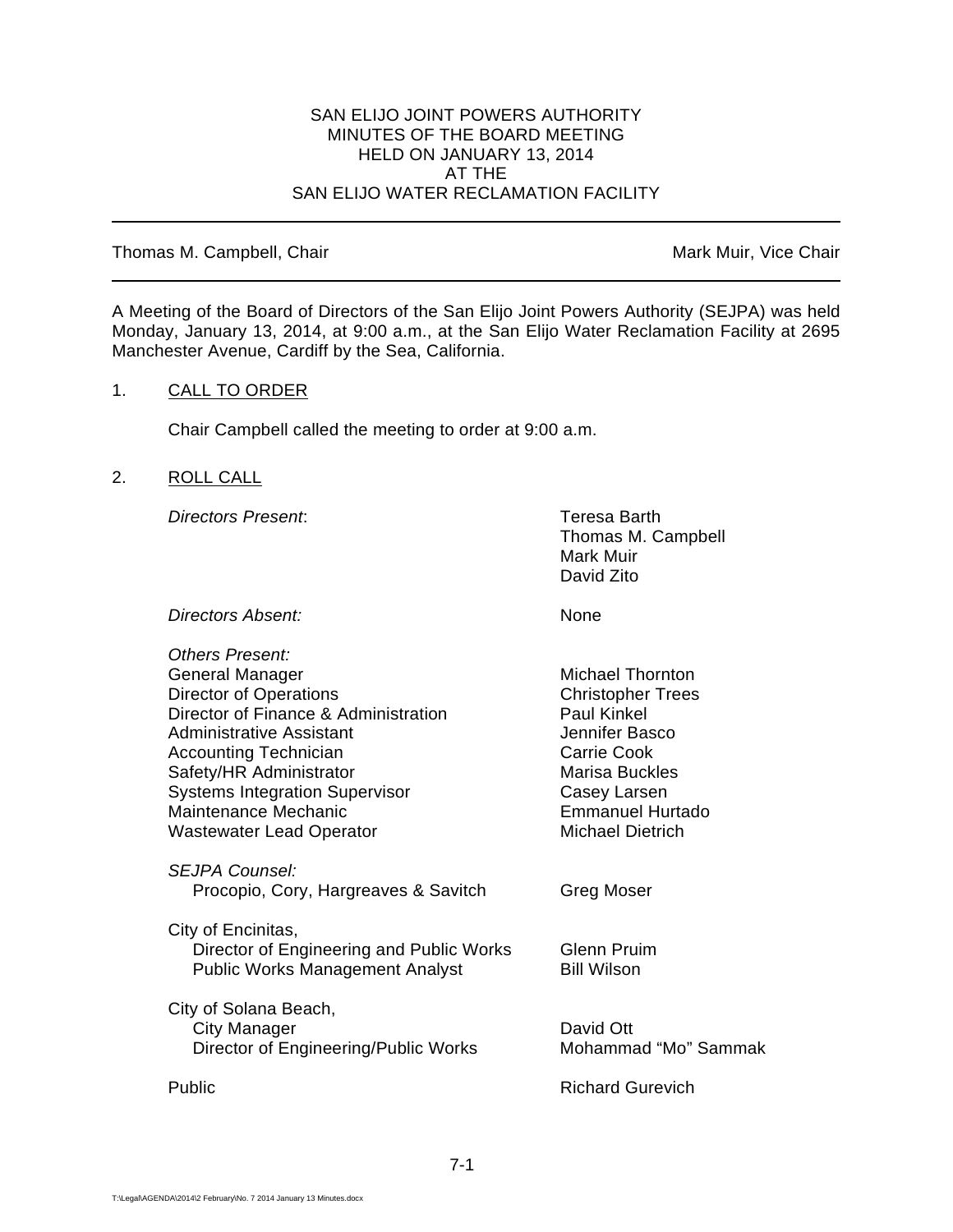# 3. PLEDGE OF ALLEGIANCE

General Manager Thornton led the Pledge of Allegiance.

### 4. ORAL COMMUNICATIONS

None

## 5. PRESENTATION OF AWARDS

 The General Manager recognized Casey Larsen, Systems Integration Supervisor; Emmanuel Hurtado, Maintenance Mechanic II; and Michael Dietrich, Wastewater Lead Operator, for their years of service to the SEJPA. On behalf of the Board of Directors, Chair Campbell thanked Messrs. Larsen, Hurtado, and Dietrich for their service and wished them continued success.

### 6. CONSENT CALENDAR

Motion carried with unanimous vote of approval.

Moved by Board Member Barth and seconded by Board Member Zito to approve the Consent Calendar.

Consent Calendar:

| Agenda Item No. 7 | Approval of Minutes for the December 9, 2013 meeting                            |
|-------------------|---------------------------------------------------------------------------------|
| Agenda Item No. 8 | Approval for Payment of Warrants and Monthly<br><b>Investment Report</b>        |
| Agenda Item No. 9 | San Elijo Water Reclamation Facility Treated Effluent<br>Flows - Monthly Report |

### 11. ITEMS REMOVED FROM CONSENT CALENDAR

 Agenda Item No. 10 San Elijo Joint Powers Authority Recycled Water Program – Monthly Report

Board Member Barth questioned the positive coliform sample results in the recycled water effluent in the November 2013 Monthly Report. General Manager Thornton stated that the coliform issue began surfacing with the startup of the Advanced Water Treatment system, but with methodical research, investigation, and other corrective actions, no positive coliform results have occurred so far in the month of January.

Moved by Board Member Barth and seconded by Board Member Zito to:

1. Approve San Elijo Joint Powers Authority Recycled Water Program – Monthly Report

Motion carried with unanimous vote of approval.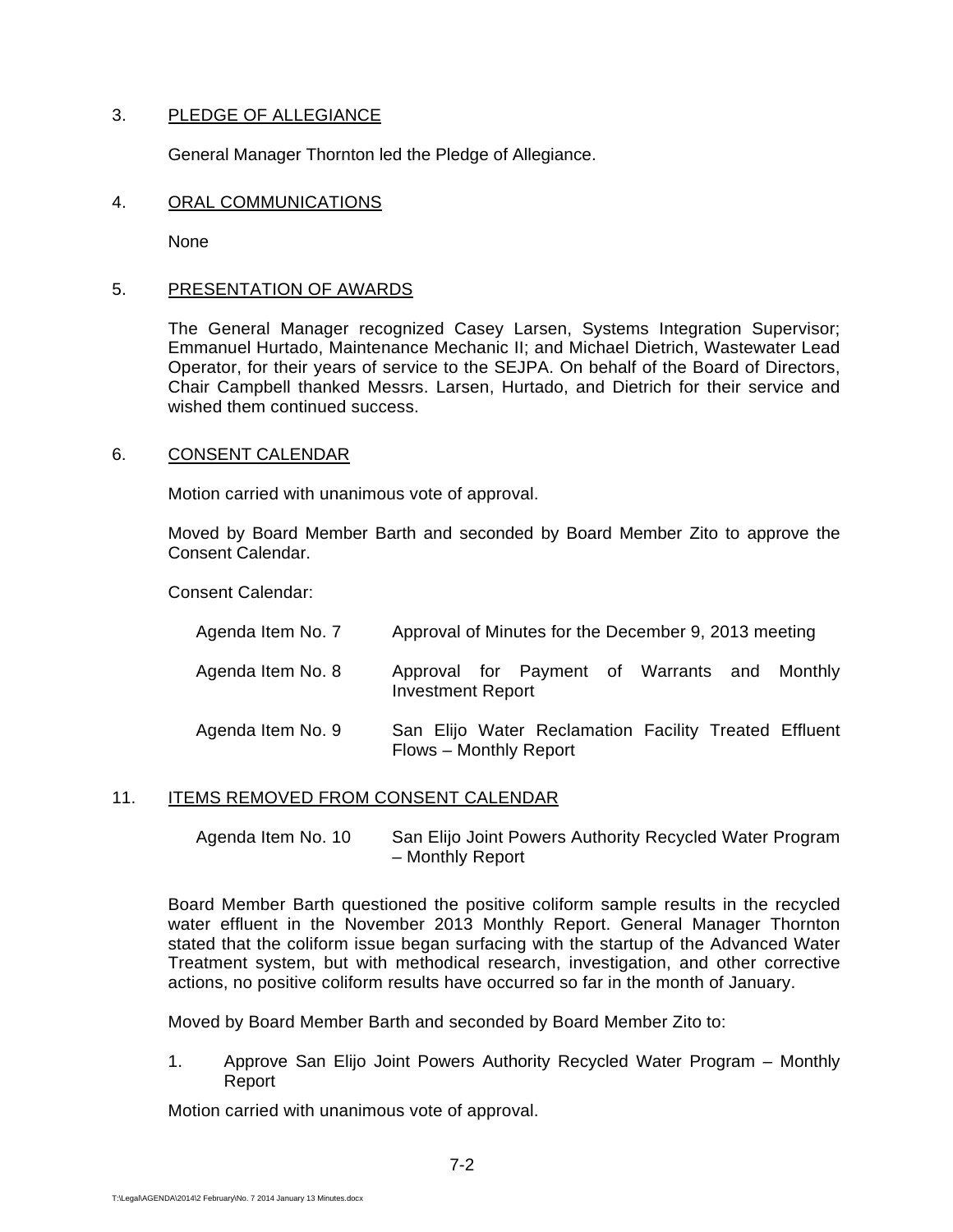## 12. ELECTION OF OFFICERS AND SCHEDULE OF BOARD MEETINGS

General Manager Michael Thornton stated that in accordance with Article 3 of the San Elijo Joint Powers Authority (SEJPA) formation agreement, the SEJPA Board is required to appoint a chairperson and vice chairperson and establish the time and place for its regular meeting by the second meeting of each calendar year. The General Manager reported that the SEJPA's regular meeting schedule has been generally set as 9:00 a.m. on the second Monday of each month, with no meeting in August. The regular meetings have been held at the San Elijo Water Reclamation Facility, located at 2695 Manchester Avenue, Cardiff-by-the-Sea, CA 92007.

Moved by Board Member Campbell and seconded by Member Barth to:

1. Appoint Mark Muir as Chairperson and David Zito as Vice Chair for the 2014 SEJPA Board of Directors.

Motion carried with unanimous vote of approval.

At this point, Chair Muir presided over the meeting.

Moved by Member Barth and seconded by Vice Chair Zito to:

2. Establish the SEJPA regular meeting schedule for 2014 as the second Monday of each month with no planned meeting for August, with the meeting location as the San Elijo Water Reclamation Facility.

Motion carried with unanimous vote of approval.

### 13. SAN ELIJO OCEAN OUTFALL 2013 ANNUAL INSPECTION REPORT

General Manager Thornton reported to the Board of Directors that the annual inspection of the ocean portion of the outfall was completed and the outfall was found to be in excellent overall condition. The inspection found no signs of spalling, rust staining, or cracking of the external surface of the outfall pipe. The General Manager also stated that 15 of the 35 pile supports, which are usually covered with sand, were exposed, allowing inspection of the zinc anodes used for corrosion protection. As a result, several anodes were found to be in need of replacement, which will be completed within budget.

Moved by Board Member Barth and seconded by Vice Chair Zito to:

1. Accept and file the San Elijo Ocean Outfall Year 2013 Annual Inspection Report prepared by Merkel & Associates, Inc.

Motion carried with unanimous vote of approval.

### 14. PROJECT UPDATE FOR THE GENERATOR REPLACEMENT PROJECT AT THE SAN ELIJO WATER RECLAMATION FACILITY

General Manager Thornton updated the Board of Directors on the generator replacement project and informed them that the recommended option for replacing the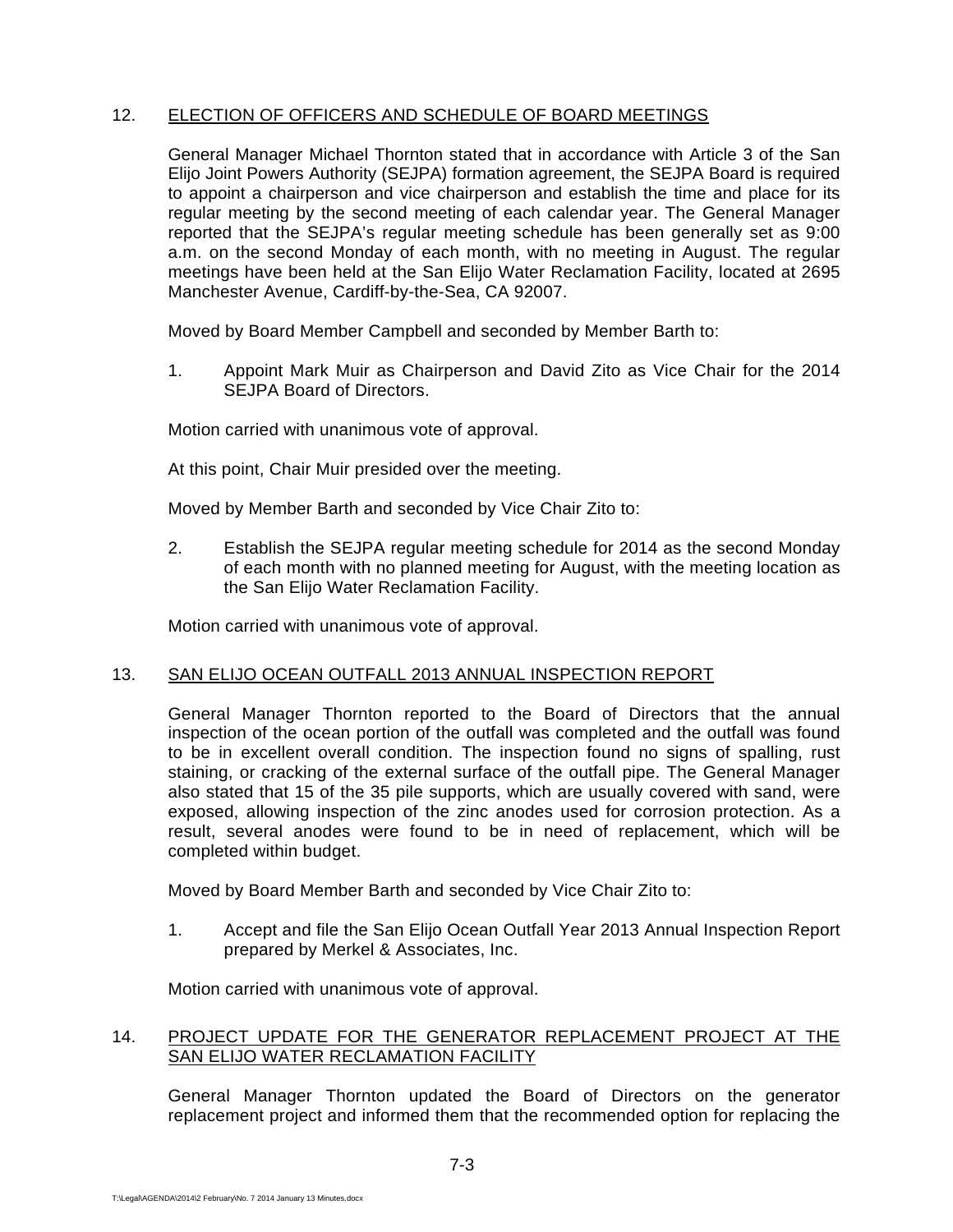250kW and the 500kW generators is with one 800kW unit. This option produced the lowest long-term cost to own and it provides the greatest flexibility in managing and distributing power throughout the facility. During the preparation of the Final Design, the City of Solana Beach notified the SEJPA that the emergency generator at the San Elijo Hills Pump Station, which is operated and maintained by the SEJPA, also needed to be replaced. The General Manager stated that combining the projects would save costs on common processes; therefore the Final Design of the San Elijo Water Reclamation Facility and the San Elijo Hills Generator Replacement Project was completed and sent out for public bidding. Mr. Thornton informed the Board of Directors that the project budget for SEWRF is \$830,000 and \$270,000 for San Elijo Hills; and by reallocating funds from the future Headworks/Grit project, the essential emergency generator project can be completed in a timely manner. The City of Solana Beach will provide funding to the SEJPA for this project.

Moved by Vice Chair Zito and seconded by Board Member Barth to:

- 1. Authorize the \$33,000 in remaining Capital Funding from the Electrical Upgrades Project to be used for the SEWRF Generator Replacement Project; and
- 2. Authorize the use of previously budgeted Capital Funding in the amount of \$647,000 from the Headworks/Grit Chamber Rehabilitation Project to be used for the SEWRF Generator Replacement Project.

Motions carried with unanimous vote of approval.

## 15. PROJECT UPDATE FOR THE BIOSOLIDS CONVEYOR REPLACEMENT PROJECT AT THE SAN ELIJO WATER RECLAMATION FACILITY

General Manager Thornton reported to the Board Members that the Biosolids Conveyor, which lifts "Class B" biosolids from the belt presses into a storage hopper for loading into trucks, has been in place for 22 years and is nearing the end if its expected life cycle. The project budget to replace the conveyor system is \$493,000. The project design was recently completed and is now in the construction bidding phase. The construction contact is anticipated to be brought to the Board of Directors for approval consideration in April 2014. Funding for this project is available in the biosolid program reserve.

No action required. This memorandum was submitted for information only.

# 16. GENERAL MANAGER'S REPORT

General Manager Thornton shared an article with the Board Members that discussed a new "beach water quality" cell phone app created by San Diego County and the conservationist group WILDCOAST. This "app" provides the public access to ocean water quality at local beaches. The article, which appeared in the San Diego Union Tribune on January 3, 2014, highlighted that the Cardiff State Beach, the location of the SEJPA Ocean Outfall, received an "A" for water quality.